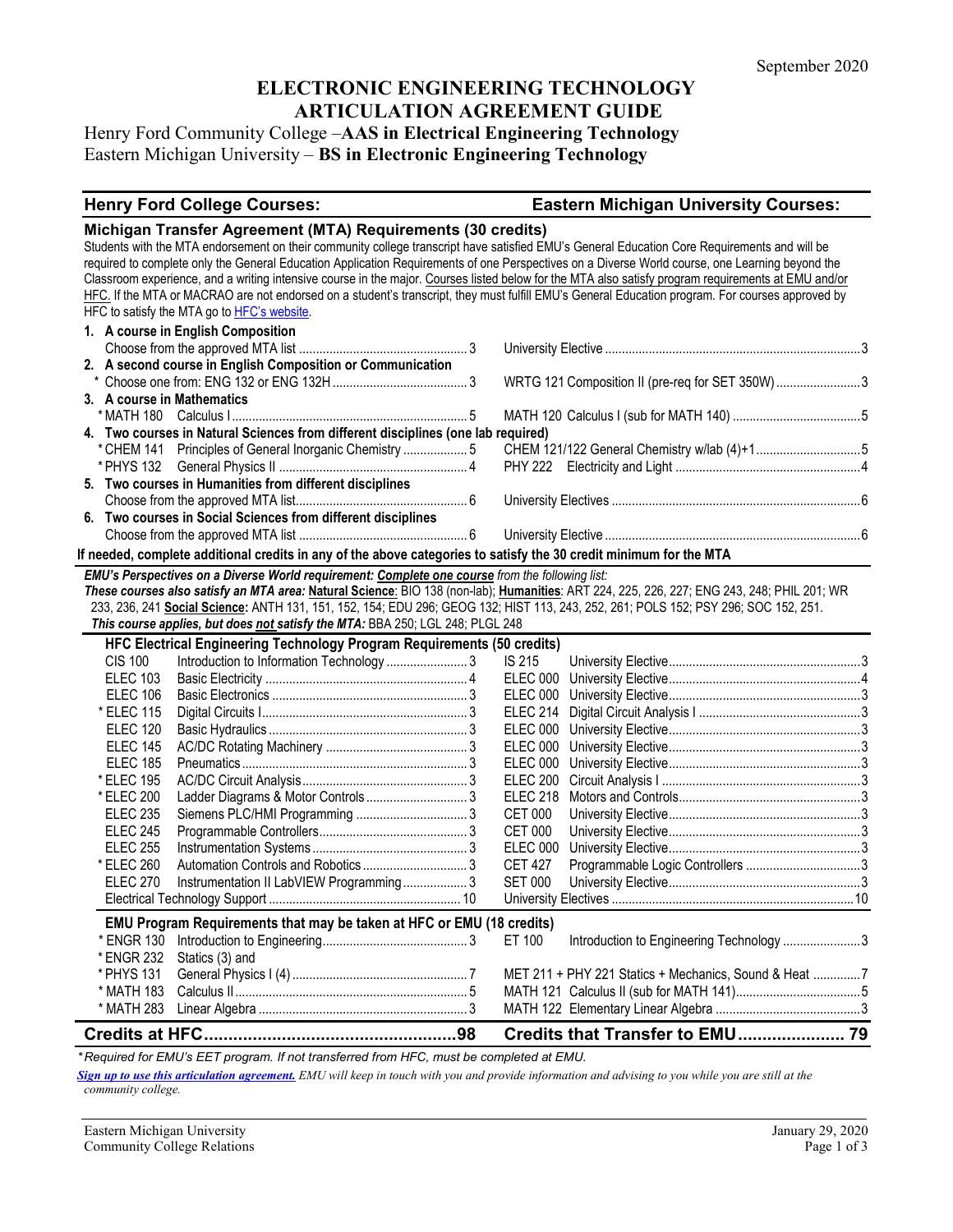# **ELECTRONIC ENGINEERING TECHNOLOGY ARTICULATION AGREEMENT GUIDE**

Henry Ford Community College –**AAS in Electrical Engineering Technology** Eastern Michigan University – **BS in Electronic Engineering Technology**

#### **Completion of the BS in Electronic Engineering Technology Program at EMU**

| <b>Major Requirements</b> |                                                          | (45-46 credits) |
|---------------------------|----------------------------------------------------------|-----------------|
| <b>CET 151</b>            | Intro to Computing in Engineering Tech  3                |                 |
| <b>ELEC 210</b>           |                                                          |                 |
| <b>ELEC 300</b>           |                                                          |                 |
| <b>ELEC 310</b>           |                                                          |                 |
| <b>ELEC 314</b>           |                                                          |                 |
| <b>ELEC 320</b>           |                                                          |                 |
| <b>ELEC 326</b>           | Transform Circuit Analysis with Calculus 3               |                 |
|                           | <sup>1</sup> ELEC 387L4Co-op in Electronic Technology  3 |                 |
| <b>ELEC 415</b>           |                                                          |                 |
| <b>ELEC 420</b>           |                                                          |                 |
| ELEC 426                  |                                                          |                 |
| ELEC 450                  |                                                          |                 |
| QUAL 320                  |                                                          |                 |
|                           | SET 350W Engineering Communication 3                     |                 |
|                           | Choose one course from the following:  3-4               |                 |
|                           | CET 120 Engr Graphics Essentials w/Electronics Apps      |                 |
|                           | CET 220 Computer Aided Electronics                       |                 |
|                           | CET 252 Engineering Programming                          |                 |
|                           | COSC 246 Programming in C++                              |                 |

| Minimum Credits at EMU: 45-46 |  |
|-------------------------------|--|
|                               |  |
|                               |  |

#### **Suggested Sequence for completing the program:**

*Courses may not be offered every semester. Consult with the program coordinator to develop a program of study.* 

*MATH 120 (MATH 180 at HFC) is pre or co-requisite to ELEC 210. MATH 121 (MATH 183 at HFC) is pre or co-requisite to ELEC 310*

| <b>Fall Semester</b> |                                             | (12 credits) |
|----------------------|---------------------------------------------|--------------|
|                      |                                             |              |
|                      |                                             |              |
|                      |                                             |              |
|                      | ELEC 320 F, pre-regs: ELEC 214 and CET 1513 |              |

## **Winter Semester (9 credits)**

### **Fall Semester (12 credits)**

| . | $\cdots$                                       |  |
|---|------------------------------------------------|--|
|   | ELEC 326 F, pre-regs: ELEC 210 and MATH 1203   |  |
|   |                                                |  |
|   |                                                |  |
|   | Choose one from: CET 120, 220, 252; COSC 246 3 |  |

# **Winter Semester (12 credits)** 1ELEC 387L4F,W .................................................................3 ELEC 426 W, pre-reqs: ELEC 326 and MATH 121 ..........3

ELEC 450 W, pre-reqs: ELEC 420 and 415......................3 SET 350W F, W, pre-req: WRTG 121................................3

*<sup>1</sup> ELEC 387 may be waived if student has work experience in this field, however, one LBC experience or course must be completed to graduate. See program advisor for suggestions.*